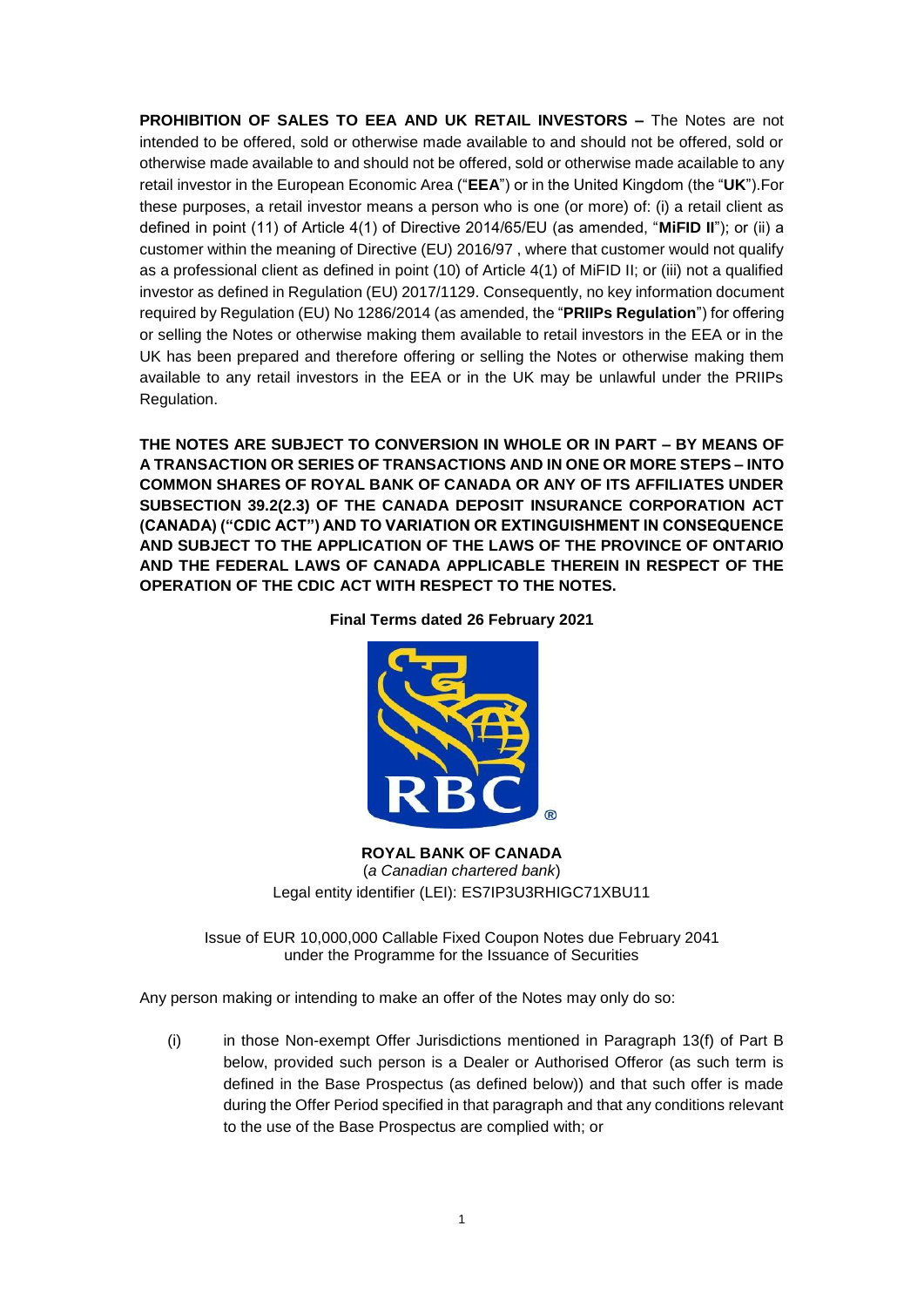(ii) otherwise in circumstances in which no obligation arises for the Issuer or any Dealer to publish a prospectus pursuant to Article 3 of the Prospectus Regulation or to supplement a prospectus pursuant to Article 23 of the Prospectus Regulation, in each case, in relation to such offer.

Neither the Issuer nor any Dealer has authorised, nor do they authorise, the making of any offer of Notes in any other circumstances.

The Notes will only be admitted to trading on Euronext Dublin, which is an EEA regulated market.

## **PART A – CONTRACTUAL TERMS**

Terms used herein shall be deemed to be defined as such for the purposes of the Conditions (the "Conditions") set forth in the Structured Securities Base Prospectus dated July 17, 2020 as supplemented by the supplemental prospectus dated 4 September 2020 and 21 January 2021 which together constitute a base prospectus (the "**Base Prospectus**"). This document constitutes the Final Terms of the Notes described herein for the purposes of the Prospectus Regulation and must be read in conjunction with the Base Prospectus in order to obtain all the relevant information. The Base Prospectus has been published on the website of Euronext Dublin (www.ise.ie) and the Issuer (www.rbc.com) and copies may be obtained from the offices of the Issuer, Royal Bank Plaza, 200 Bay Street, 8th Floor, South Tower, Toronto, Ontario, Canada and the offices of the Issuing and Paying Agent, One Canada Square, London E14 5AL, England.

| 1. | Issuer:                                                      |                                   | Royal Bank of Canada                                     |  |  |
|----|--------------------------------------------------------------|-----------------------------------|----------------------------------------------------------|--|--|
|    |                                                              | Branch of Account / Branch:       | London Branch                                            |  |  |
| 2. |                                                              | (i) Series Number:                | 60181                                                    |  |  |
|    | (ii) Tranche Number:                                         |                                   | 1                                                        |  |  |
| 3. | <b>Specified Currency or Currencies:</b><br>(Condition 1.12) |                                   | Euro ("EUR")                                             |  |  |
| 4. |                                                              | Aggregate Principal Amount:       | EUR 10,000,000                                           |  |  |
|    | (i) Series:                                                  |                                   | EUR 10,000,000                                           |  |  |
|    | (ii) Tranche:                                                |                                   | EUR 10,000,000                                           |  |  |
| 5. | <b>Issue Price:</b>                                          |                                   | 100 per cent of the Aggregate<br><b>Principal Amount</b> |  |  |
| 6. | (a)                                                          | <b>Specified Denominations:</b>   | EUR 1,000,000                                            |  |  |
|    | (b)                                                          | <b>Calculation Amount:</b>        | EUR 1,000,000                                            |  |  |
|    | (c)                                                          | Minimum Trading Size:             | EUR 1,000,000                                            |  |  |
| 7. | (i)                                                          | <b>Issue Date:</b>                | 26 February 2021                                         |  |  |
|    | (ii)                                                         | <b>Interest Commencement Date</b> | <b>Issue Date</b>                                        |  |  |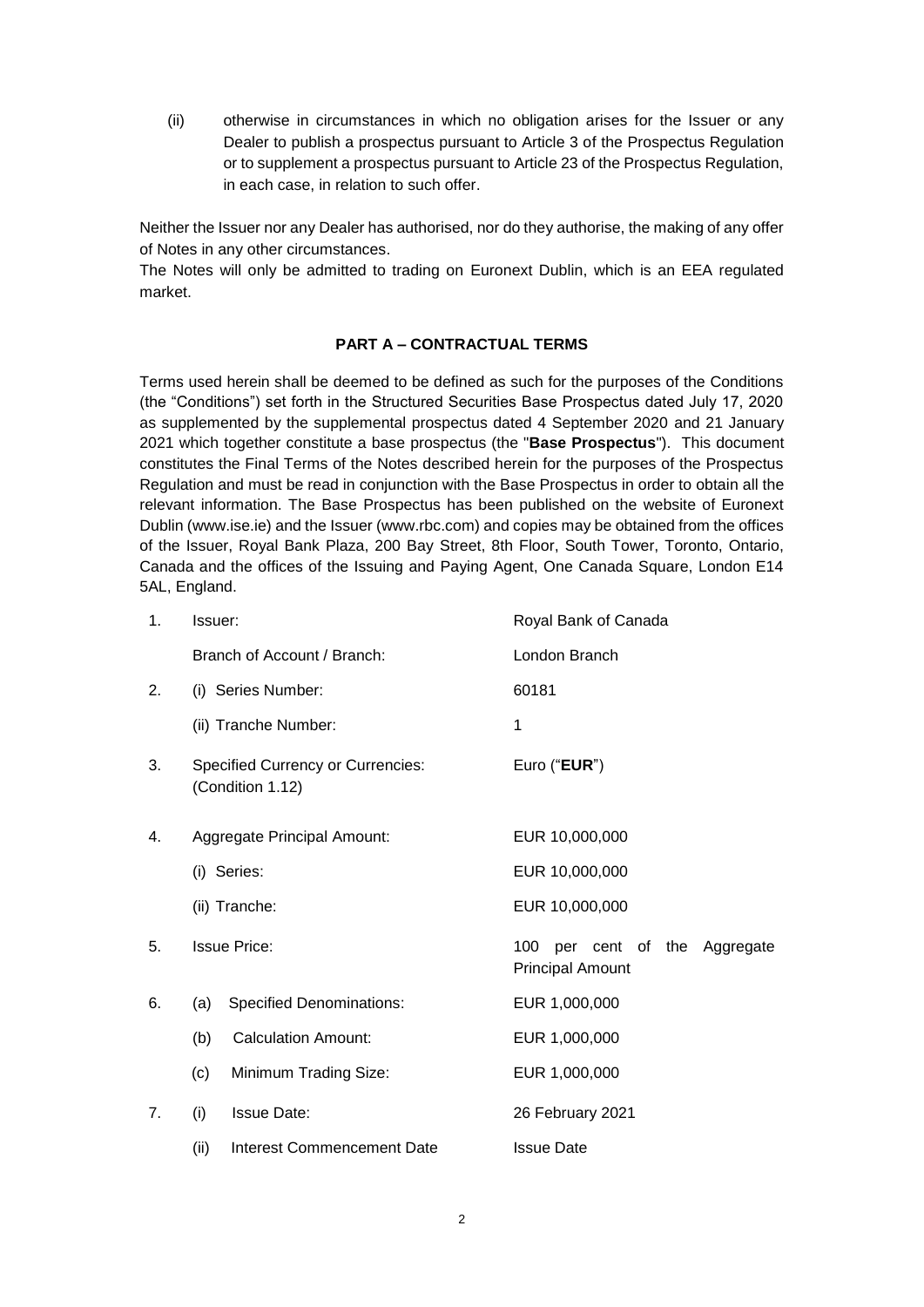| 8.                                               | <b>Maturity Date:</b>                                       |                                 | 26 February 2041, subject to the<br>details specified below under item 20                                                                                                                               |
|--------------------------------------------------|-------------------------------------------------------------|---------------------------------|---------------------------------------------------------------------------------------------------------------------------------------------------------------------------------------------------------|
| 9.                                               | <b>Interest Basis:</b>                                      |                                 | 1.00 per cent. Fixed Rate                                                                                                                                                                               |
| 10.                                              |                                                             | (a) Redemption Basis:           | Subject to<br>purchase<br>any<br>and<br>cancellation or early redemption, the<br>Notes will be redeemed on the<br>Maturity Date at 100 per cent. of their<br>principal amount                           |
|                                                  |                                                             | (b) Protection Amount:          | 100 per cent. of the Calculation<br>Amount                                                                                                                                                              |
| 11.                                              | Change of Interest Basis:                                   |                                 | Not Applicable                                                                                                                                                                                          |
| 12.                                              | Put Option/ Call Option/ Trigger Early<br>Redemption:       |                                 | Call Option                                                                                                                                                                                             |
| 13.                                              | Date Board approval for issuance of Notes<br>obtained:      |                                 | Not Applicable                                                                                                                                                                                          |
| 14.                                              | <b>Bail-inable Securities:</b>                              |                                 | Yes                                                                                                                                                                                                     |
| 15.                                              | Method of distribution:                                     |                                 | Non-syndicated                                                                                                                                                                                          |
| PROVISIONS RELATING TO INTEREST (IF ANY) PAYABLE |                                                             |                                 |                                                                                                                                                                                                         |
| 16.                                              | <b>Fixed Rate Note Provisions</b><br>(Condition 4.02/4.02a) |                                 | Applicable                                                                                                                                                                                              |
|                                                  | (i)                                                         | Rate(s) of Interest:            | 1.00 per cent. per annum payable in<br>arrear on each Interest Payment Date                                                                                                                             |
|                                                  | (ii)                                                        | Interest Payment Date(s):       | The 26 <sup>th</sup> February in each year from<br>(and including) 26th February 2022<br>and up to (and including) the Maturity<br>Date, subject to the exercise of the<br>Call Option as set out below |
|                                                  | (iii)                                                       | Adjusted Interest Period(s):    | Not Applicable                                                                                                                                                                                          |
|                                                  | (iv)                                                        | <b>Business Day Convention:</b> | <b>Following Business Day Convention</b>                                                                                                                                                                |
|                                                  | (v)                                                         | Fixed Coupon Amount(s):         | <b>EUR</b><br>10,000.00<br>Calculation<br>per<br>Amount                                                                                                                                                 |
|                                                  | (vi)                                                        | Broken Amount(s):               | Not Applicable                                                                                                                                                                                          |
|                                                  | (vii)                                                       | Day Count Fraction:             | 30/360, Unadjusted                                                                                                                                                                                      |
|                                                  | (viii)                                                      | <b>Determination Dates:</b>     | Not Applicable                                                                                                                                                                                          |
|                                                  | (ix)                                                        | Default Rate:                   | As set out in Condition 4.06                                                                                                                                                                            |
| 17.                                              | <b>Floating Rate Note Provisions</b><br>(Condition 4.03)    |                                 | Not Applicable                                                                                                                                                                                          |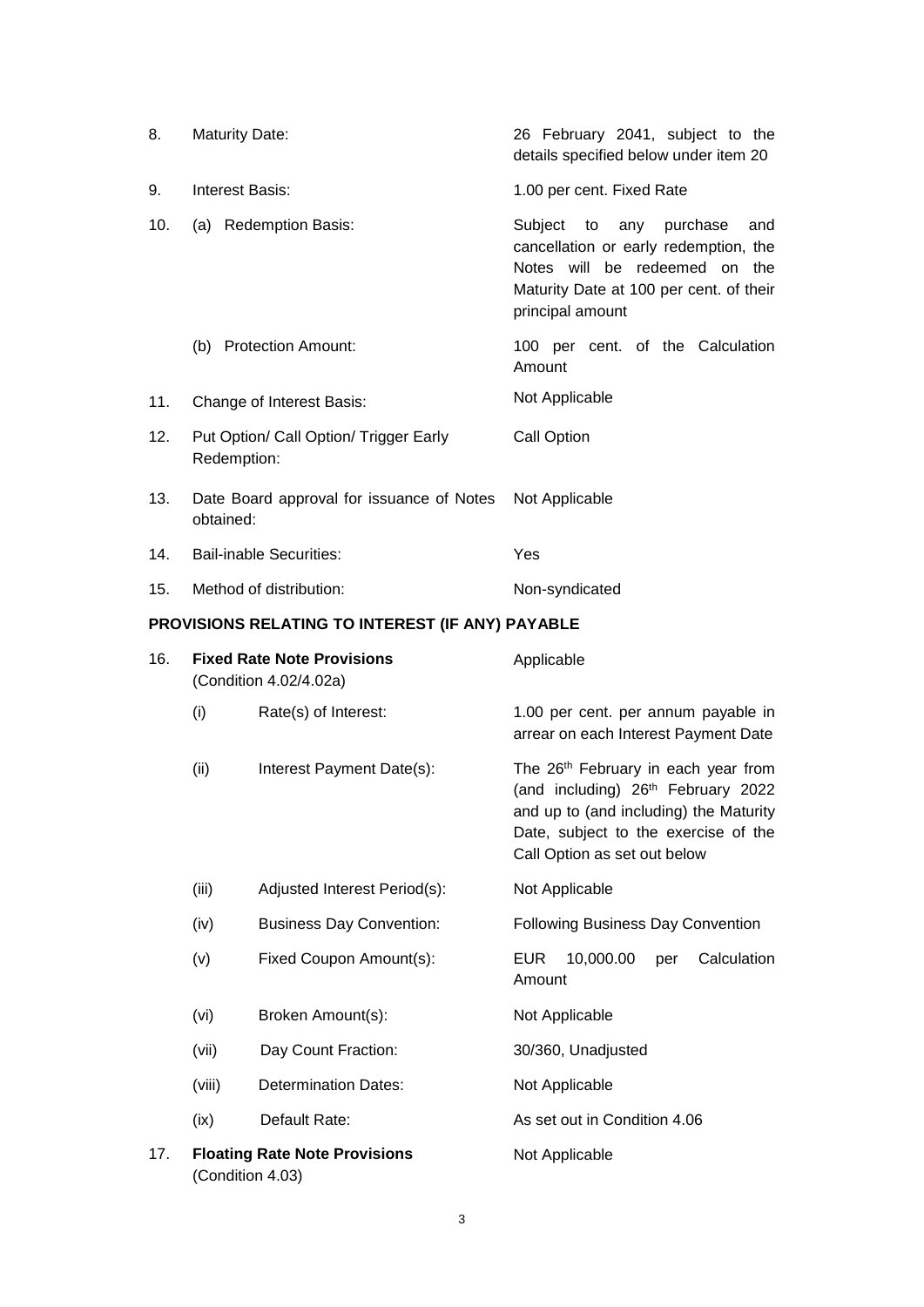| 18. | <b>Zero Coupon Note Provisions</b>                                      |                                                       | Not Applicable                                                                                                                                                                                                                        |  |
|-----|-------------------------------------------------------------------------|-------------------------------------------------------|---------------------------------------------------------------------------------------------------------------------------------------------------------------------------------------------------------------------------------------|--|
| 19. | <b>Reference Item Linked Interest Notes</b>                             |                                                       | Not Applicable                                                                                                                                                                                                                        |  |
|     |                                                                         | PROVISIONS RELATING TO REDEMPTION                     |                                                                                                                                                                                                                                       |  |
| 20. | <b>Call Option</b><br>(Condition 5.03)                                  |                                                       | Applicable                                                                                                                                                                                                                            |  |
|     | (i)                                                                     | Optional Redemption Date(s):                          | 26 <sup>th</sup><br>February, from<br>Every<br>and<br>including 26 <sup>th</sup> February 2024 up to and<br>including 26th February 2040, subject<br>to adjustment in accordance with the<br><b>Following Business Day Convention</b> |  |
|     | (ii)                                                                    | <b>Optional Redemption Amount(s)</b><br>of each Note: | <b>EUR</b><br>1,000,000<br>Calculation<br>per<br>Amount                                                                                                                                                                               |  |
|     | (iii)                                                                   | Redeemable in part:                                   | Not Applicable                                                                                                                                                                                                                        |  |
|     | (iv)                                                                    | Notice period                                         | Minimum period: 5 (five) London, New<br>York and TARGET2 Business Days                                                                                                                                                                |  |
|     |                                                                         |                                                       | Maximum period: Not Applicable                                                                                                                                                                                                        |  |
| 21. | <b>Put Option</b>                                                       | (Condition 5.06)                                      | Not Applicable                                                                                                                                                                                                                        |  |
| 22. | Notice periods for Early Redemption for<br><b>Taxation Reasons:</b>     |                                                       |                                                                                                                                                                                                                                       |  |
|     | (i)                                                                     | Minimum period:                                       | 30 days                                                                                                                                                                                                                               |  |
|     | (ii)                                                                    | Maximum period:                                       | 60 days                                                                                                                                                                                                                               |  |
| 23. |                                                                         | <b>TLAC Disqualificaiton Events:</b>                  | Not Applicable                                                                                                                                                                                                                        |  |
| 24. | <b>Notice periods for Redemption for</b><br><b>Illegality:</b>          |                                                       |                                                                                                                                                                                                                                       |  |
|     | (i)                                                                     | Minimum period:                                       | 10 days                                                                                                                                                                                                                               |  |
|     | (ii)                                                                    | Maximum period:                                       | 30 days                                                                                                                                                                                                                               |  |
| 25. | <b>Trigger Early Redemption</b><br>(Condition 5.09 and Condition 31.02) |                                                       | Not Applicable                                                                                                                                                                                                                        |  |
| 26. |                                                                         | <b>Final Redemption Amount</b>                        | If not redeemed earlier, the Final<br>Redemption Amount payable<br>per<br>Calculation Amount on the Maturity<br>Date shall be EUR 1,000,000                                                                                           |  |

# 27. **Early Redemption Amount**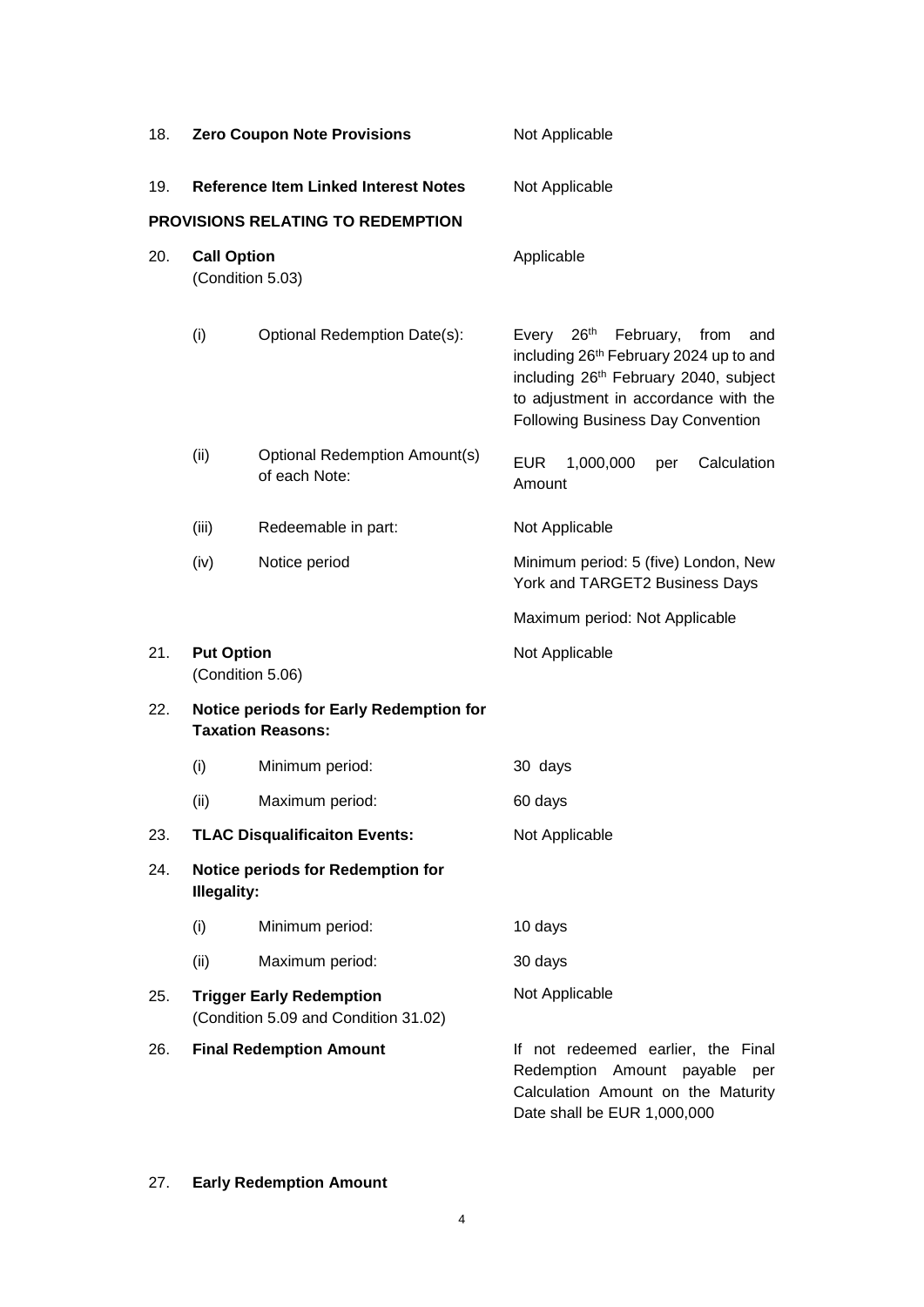- (i) Early Redemption Amount(s) payable on redemption for taxation reasons, illegality or on event of default or other early redemption (including, in the case of Index Linked Notes, following an Index Adjustment Event in accordance with Condition 7, or in the case of Equity Linked Notes, following a Potential Adjustment Event and/or De-listing and/or Merger Event and/or Nationalisation and/or Insolvency and/or Tender Offer in accordance with Condition 8, or in the case of Equity Linked Notes, Index Linked Notes or Fund Linked Notes (involving ETFs), following an Additional Disruption Event (if applicable) (if required): As per Condition 5.10
	- (ii) Early Redemption Amount includes amount in respect of accrued interest: Yes: no additional amount in respect of accrued interest to be paid

### **PROVISIONS RELATING TO REFERENCE ITEM LINKED NOTES**

#### 28. **Settlement Method**

Whether redemption of the Notes will be by (a) Cash Settlement or (b) Physical Delivery or (c) Cash Settlement and/or Physical Delivery and whether option to vary settlement: Cash Settlement

- 29. **Final Redemption Amount for Reference Item Linked Notes**  Not Applicable
- 30. **Multi-Reference Item Linked Notes** Not Applicable
- 31. **Currency Linked Note Provisions** Not Applicable
- 32. **Commodity Linked Note Provisions** Not Applicable
- 33. **Index Linked Note Provisions (Equity Indices only)** Not Applicable
- 34. **Equity Linked Note Provisions** Not Applicable
- 35. **Fund Linked Note Provisions** Not Applicable
- 36. **Non-Exempt Physical Delivery Notes** Not Applicable

#### **GENERAL PROVISIONS APPLICABLE TO THE NOTES**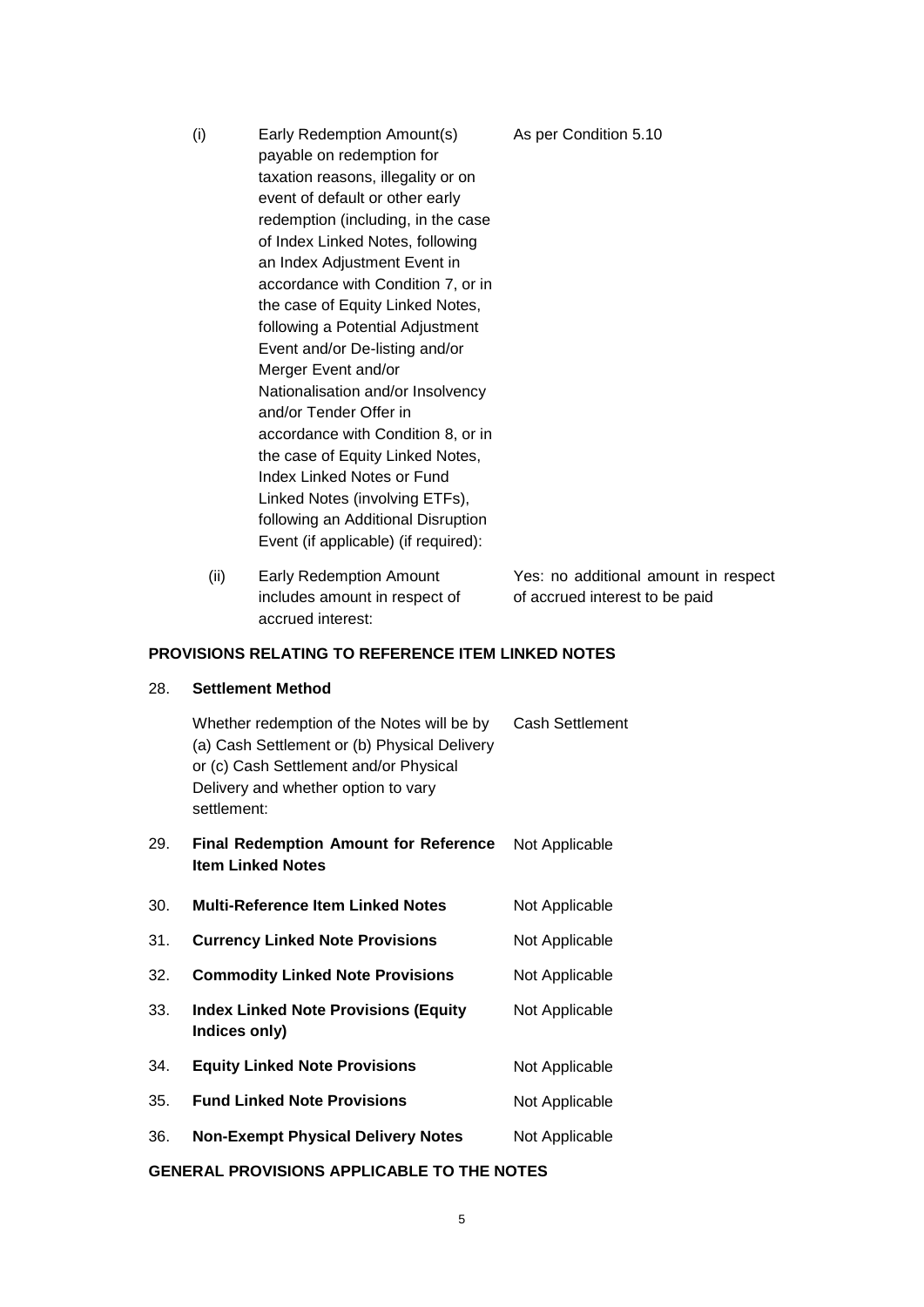| 37. | (i)                                                                                  | New Global Note:                                                                                                                                          | No                                                                                                                                                                                                                              |
|-----|--------------------------------------------------------------------------------------|-----------------------------------------------------------------------------------------------------------------------------------------------------------|---------------------------------------------------------------------------------------------------------------------------------------------------------------------------------------------------------------------------------|
|     | (ii)                                                                                 | Form of Notes:                                                                                                                                            | <b>Bearer Notes</b>                                                                                                                                                                                                             |
|     |                                                                                      |                                                                                                                                                           | Temporary Global Note exchangeable<br>for a Permanent Global Note which is<br>exchangeable for Definitive Notes in<br>the limited circumstances specified in<br>the Permanent Global Note                                       |
| 38. |                                                                                      | Financial Centre(s) or other special<br>provisions relating to payment dates:                                                                             | London, New York and TARGET2                                                                                                                                                                                                    |
| 39. | Relevant Renminbi Settlement Centre                                                  |                                                                                                                                                           | Not Applicable                                                                                                                                                                                                                  |
| 40. | Talons for future Coupons to be attached to<br>Definitive Notes:<br>(Condition 1.06) |                                                                                                                                                           | No                                                                                                                                                                                                                              |
| 41. |                                                                                      | Name and address of Calculation Agent:                                                                                                                    | Royal Bank of Canada,<br>London<br><b>Branch</b>                                                                                                                                                                                |
| 42. | Agent:                                                                               | Name and address of RMB Rate Calculation                                                                                                                  | Not Applicable                                                                                                                                                                                                                  |
| 43. |                                                                                      | Issuer access to the register of creditors (Sw.<br>skuldboken) in respect of Swedish Notes:                                                               | No                                                                                                                                                                                                                              |
| 44. | Exchange Date:                                                                       |                                                                                                                                                           | On or after 40 calendar days following<br>the Issue Date                                                                                                                                                                        |
| 45. |                                                                                      | The Aggregate Principal Amount of the<br>Notes issued has been translated into U.S.<br>dollars at the rate of $U.S.\$ \$1.00 = [],<br>producing a sum of: | Not Applicable                                                                                                                                                                                                                  |
| 46. |                                                                                      | laws of the Province of Ontario and the<br>federal laws of Canada applicable therein):                                                                    | Governing law of Notes (if other than the Laws of the Province of Ontario and<br>the federal laws of Canada applicable<br>therein.                                                                                              |
|     |                                                                                      |                                                                                                                                                           | Each Holder or beneficial owner of any<br>Bail-inable Securities is deemed to<br>attorn to the jurisdiction of the courts in<br>the Province of Ontario with respect to<br>the operation of the CDIC Act and the<br>above laws. |
| 47. |                                                                                      | <b>Alternative Payment Currency:</b>                                                                                                                      | Not Applicable                                                                                                                                                                                                                  |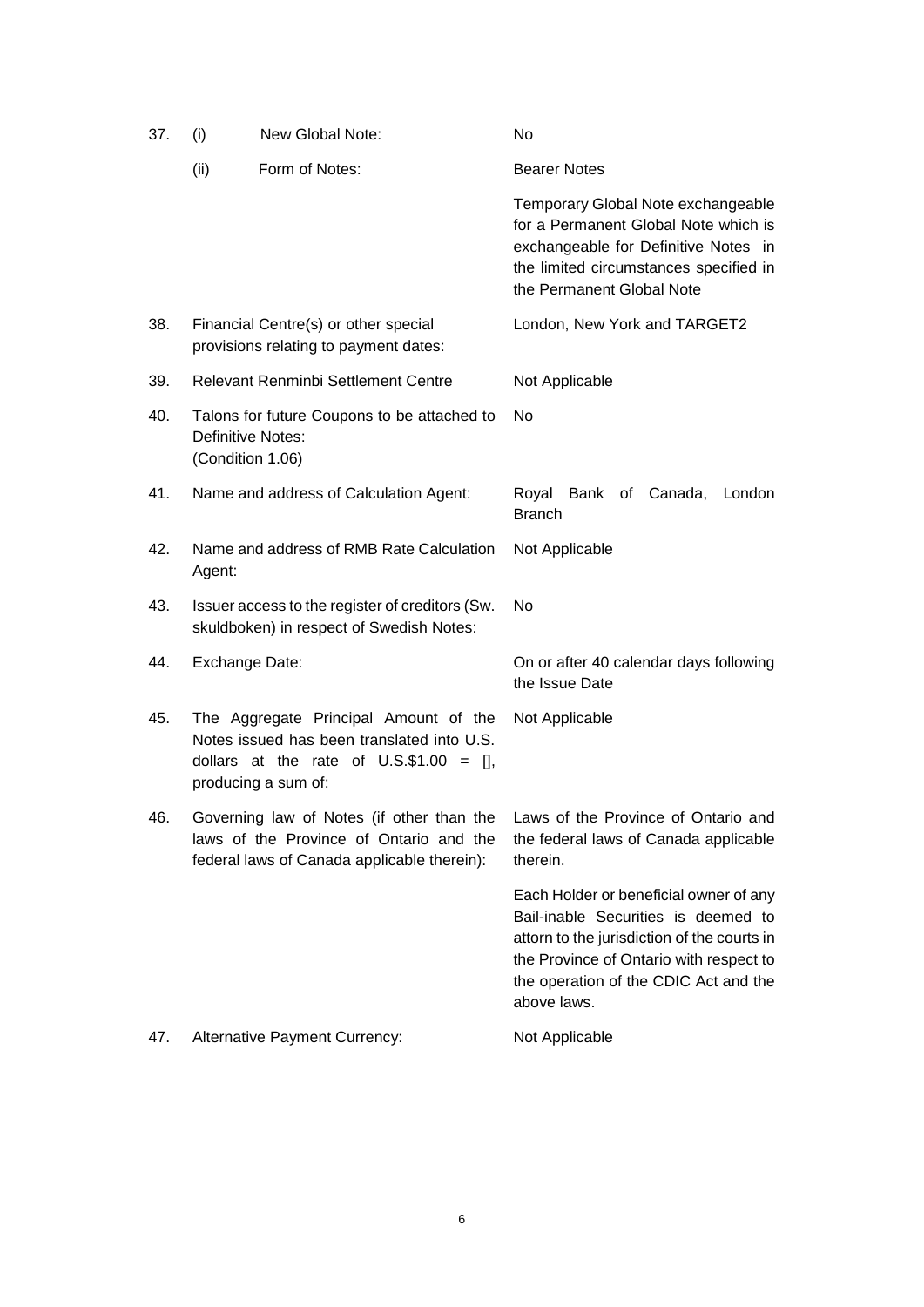## **RESPONSIBILITY**

The Issuer accepts responsibility for the information contained in these Final Terms.

Signed on behalf of the Issuer:

By: ........................................................ Duly authorised ملت By: ........................................................ Duly authorised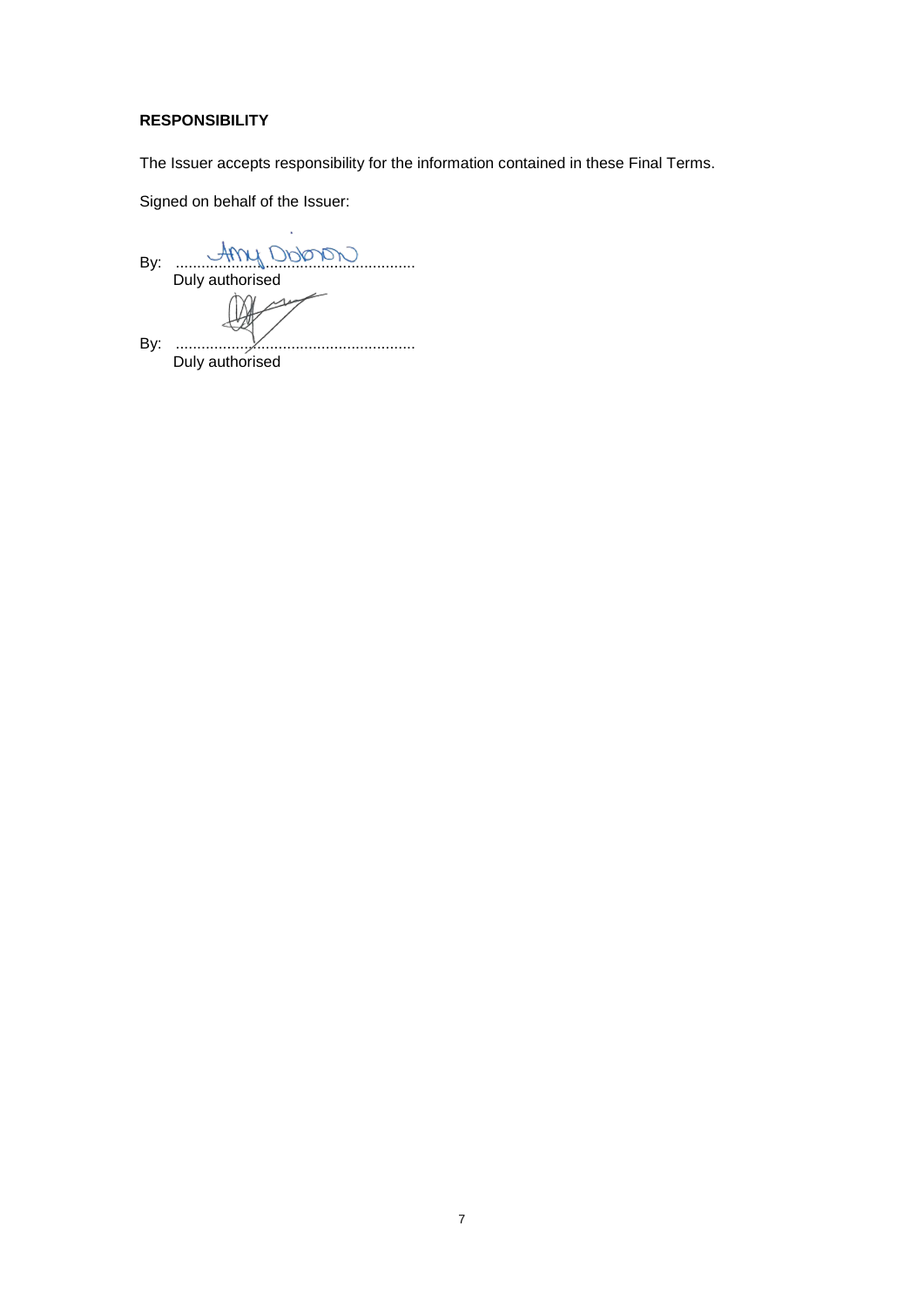### **PART B – OTHER INFORMATION**

# **1. LISTING AND ADMISSION TO TRADING**

| (i) | Listing/Admission to trading: | Application has been made by the<br>Issuer (or on its behalf) for the Notes |
|-----|-------------------------------|-----------------------------------------------------------------------------|
|     |                               | to be admitted to trading on the                                            |
|     |                               | regulated market of Euronext Dublin                                         |
|     |                               | and listing on the Official List of                                         |
|     |                               | Euronext Dublin with effect from or                                         |
|     |                               | around the Issue Date.                                                      |
|     |                               |                                                                             |
|     |                               |                                                                             |

(ii) Estimate of total expenses related to admission to trading: Not Applicable

#### **2. Ratings**

Ratings: The Notes to be issued are expected to be rated: A2 by Moody's / A by Standard & Poor's

# **3. INTERESTS OF NATURAL AND LEGAL PERSONS INVOLVED IN THE ISSUE**

Save as discussed in "Subscription and Sale", so far as the Issuer is aware, no person involved in the offer of the Notes has an interest material to the offer.

#### **4. REASONS FOR THE OFFER**

|    | Reasons for the offer:         | The Securities are specified to be<br>"Green Bonds" and for green purposes<br>as described under Use of Proceeds -<br>Bonds, Social Bonds<br>Green<br>or<br>Sustainability Bonds in the Base<br>Prospectus |
|----|--------------------------------|------------------------------------------------------------------------------------------------------------------------------------------------------------------------------------------------------------|
| 5. | <b>OPERATIONAL INFORMATION</b> |                                                                                                                                                                                                            |
|    | ISIN:<br>(i)                   | XS1991340784                                                                                                                                                                                               |
|    | Common Code:<br>(ii)           | 199134078                                                                                                                                                                                                  |
|    | CFI:<br>(iii)                  | See the website of the Association of<br>National Numbering Agencies (ANNA)                                                                                                                                |

National Numbering Agencies (ANNA) or alternatively sourced from the responsible National Numbering Agency that assigned the ISIN

(iv) FISN: See the website of the Association of National Numbering Agencies (ANNA) or alternatively sourced from the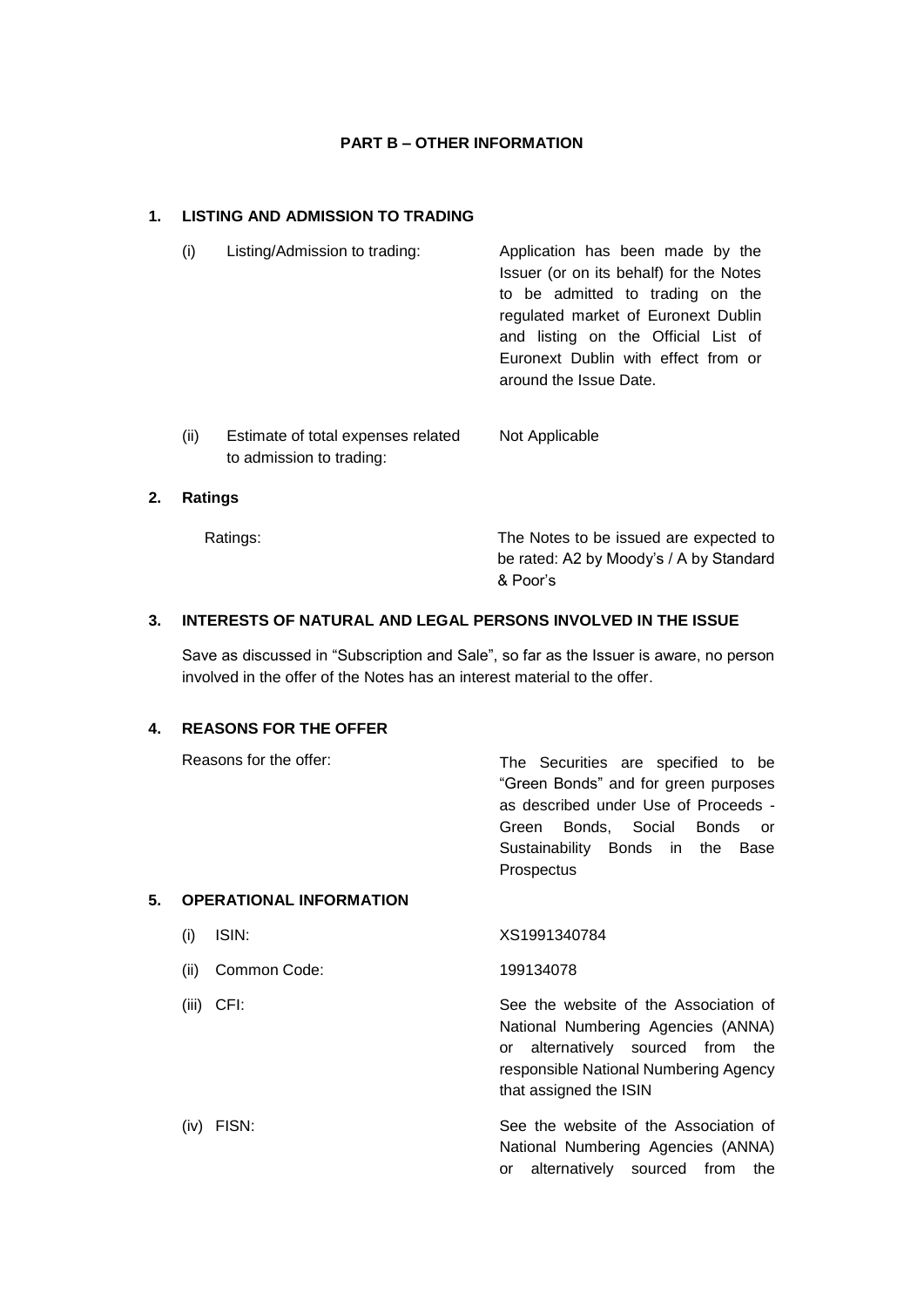responsible National Numbering Agency that assigned the ISIN

- (v) Other Identification Number: Not Applicable (vi) Any clearing system(s) other than Euroclear and Clearstream, Luxembourg, their addresses and the relevant identification number(s): Not Applicable (vii) Delivery: Delivery against payment (viii) Name(s) and address(es) of Initial Paying Agents, Registrar and Transfer Agents: The Bank of New York Mellon, London **Branch** One Canada Square London E14 5AL (ix) Names and addresses of additional Paying Agent(s), Registrar and Transfer Agents (if any): Not Applicable
- (x) Intended to be held in a manner which would allow Eurosystem eligibility: No

Whilst the designation is specified as "no" at the date of these Final Terms, should the Eurosystem eligibility criteria be amended in the future such that the Notes are capable of meeting them the Notes may then be deposited with one of the ICSDs as common safe-keeper. Note that this does not necessarily mean that the Notes will then be recognised as eligible collateral for Eurosystem monetary policy and intra day credit operations by the Eurosystem at any time during their life. Such recognition will depend upon the ECB being satisfied that Eurosystem eligibility criteria have been met.

#### **6. DISTRIBUTION**

| (i)   | Method of distribution:            | Non-syndicated                                                  |
|-------|------------------------------------|-----------------------------------------------------------------|
| (ii)  | If syndicated, names of Managers:  | Not Applicable                                                  |
| (iii) | Stabilising Manager(s) (if any):   | Not Applicable                                                  |
| (iv)  | If non-syndicated, name of Dealer: | <b>RBC Europe Limited</b><br>100 Bishopsgate<br>London EC2N 4AA |
| (v)   | U.S. Selling Restrictions:         | Super Reg S;                                                    |